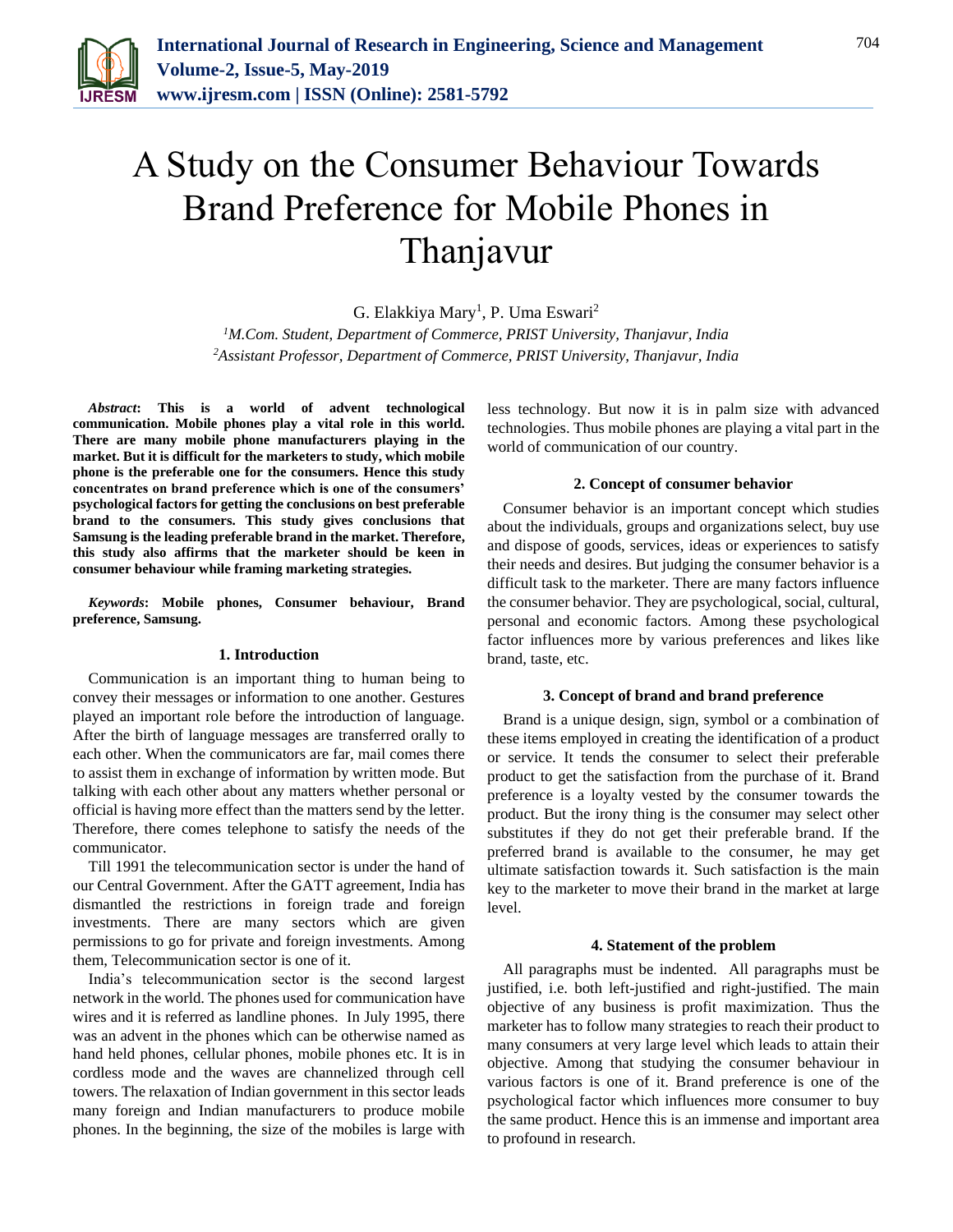

Mobile phones which are ruling the communication world is an important product to go for research. This is because there are many mobile phones manufacturers are there in the market. But the interesting point in doing research is which mobile phones are first in the market. The reasons for buying the mobile phones, motivational factors of buying mobile phones are exciting aspects for the researcher to do research. Hence forth these aspects induce to do a research to investigate the consumer behaviour towards brand preference for mobile phones in Thanjavur town.

# **5. Review of literature**

Muthumani and Thangavel (2008) investigated a comparative study between urban and semi urban mobile phone users in Tamil Nadu on consumer behaviour which highlights the perception and expectation of urban and semi urban customers towards mobile service providers in Tamil Nadu.

Jegan. A and Dr. S. Sudalaiyandi (2012) analysed about the consumer's behaviour towards different mobile service provider's companies operating in Kovilpatti. After analysing the findings of the study, they suggest that cellular service providers concentrate more on increasing network stability and setting tariff rates competitively.

Neema Negi and Naveen kumar Pandey (July 2013) conducted a study on the factors influencing brand preference for mobiles phones. This survey has been conducted particularly in youth of Dehradun (20-25 years) students to identify the brand preference for mobile phones. Mobile phones constitute a consistent proportion of market share in India.

## *A. Objectives of the study*

- To have an outline on the key players in the mobile phone companies (manufacturers) used by Thanjavur respondents.
- To study the brand preference towards mobile phones.
- To measure consumer satisfaction towards the mobile phones through the duration of using the phones.
- To analyze the relationship between brand and consumer preference through Chi Square test.

## *B. Methodology& area of the study*

The study is an analytical study that facilitates the researchers to analyse about the brand preference towards mobile phones in Thanjavur town. Convenience sampling method is used in this study and fifty respondents of general public were taken for this study.

## *C. Research instrument*

Questionnaires were given to the respondents through friends and relatives. This study is based on primary data collected from the users who use various mobile phones. Secondary data from various journals, websites, and articles were also taken for the study. Hence both primary and secondary data have been used for this study.

## *D. Analytical tools*

The data collected have to be analyzed to have a generalization. In this study the data are analyzed through statistical tools. For that percentage method and Chi square test have been used to draw the conclusions in this study. Demographic profile of the respondents, consumer's brand preference, satisfaction level of the consumer on their preferable brand phones are planned through percentage method. Consumer's Brand preference towards mobile phones and are assessed through framing hypothesis and tested for arriving conclusions.

## **6. A summary of key players in the mobile phone market**

#### *A. Lenovo*

Lenovo is a Chinese American multinational company which was founded in 1984 and was incorporated in Hong Kong in 1988. It has its headquarters in Beijing, China, North Carolina. It designs, develops, manufactures and sells personal computers, tablet, smart phone, workstations etc. It has its operations in more than sixty countries and sells its products in around one hundred and sixty countries.

## *B. Samsung*

The brand name "Samsung" is the best known to the worldwide. It is a South Korean brand and is the largest multinational company in the world. This is the world's second largest mobile phone manufacturer.

## *C. Sony*

Sony Ericsson mobile communications is a global provider of mobile devices including feature – rich phones, accessories and PC cards. It was established in 2001 by telecommunications leader Ericsson and jointly owned by Sony Corporation which was later on acquired by Sony Corporation from Ericsson in 2011.

#### *D. Motorola*

It set up a manufacturing facility at Greater Noida, near Delhi in 2004 with an investment of 500 crores which is producing consumer electronics, home appliances, computer peripherals etc.

## *E. LG*

LG group is one of the South Korean conglomerates which hold the third position in manufacturing the electronic products. In 2006 it produced mobile phones, and created new era by producing slim phones.

#### *F. Demographic profile of the consumers*

About 54% of the respondents are male and 46% of them are female. 35% are between 21 years to 30years and 9% are above 50 years. 67% are graduates, 38% are professionals and 38% are in the income range of Rs. 15001-Rs. 25000.